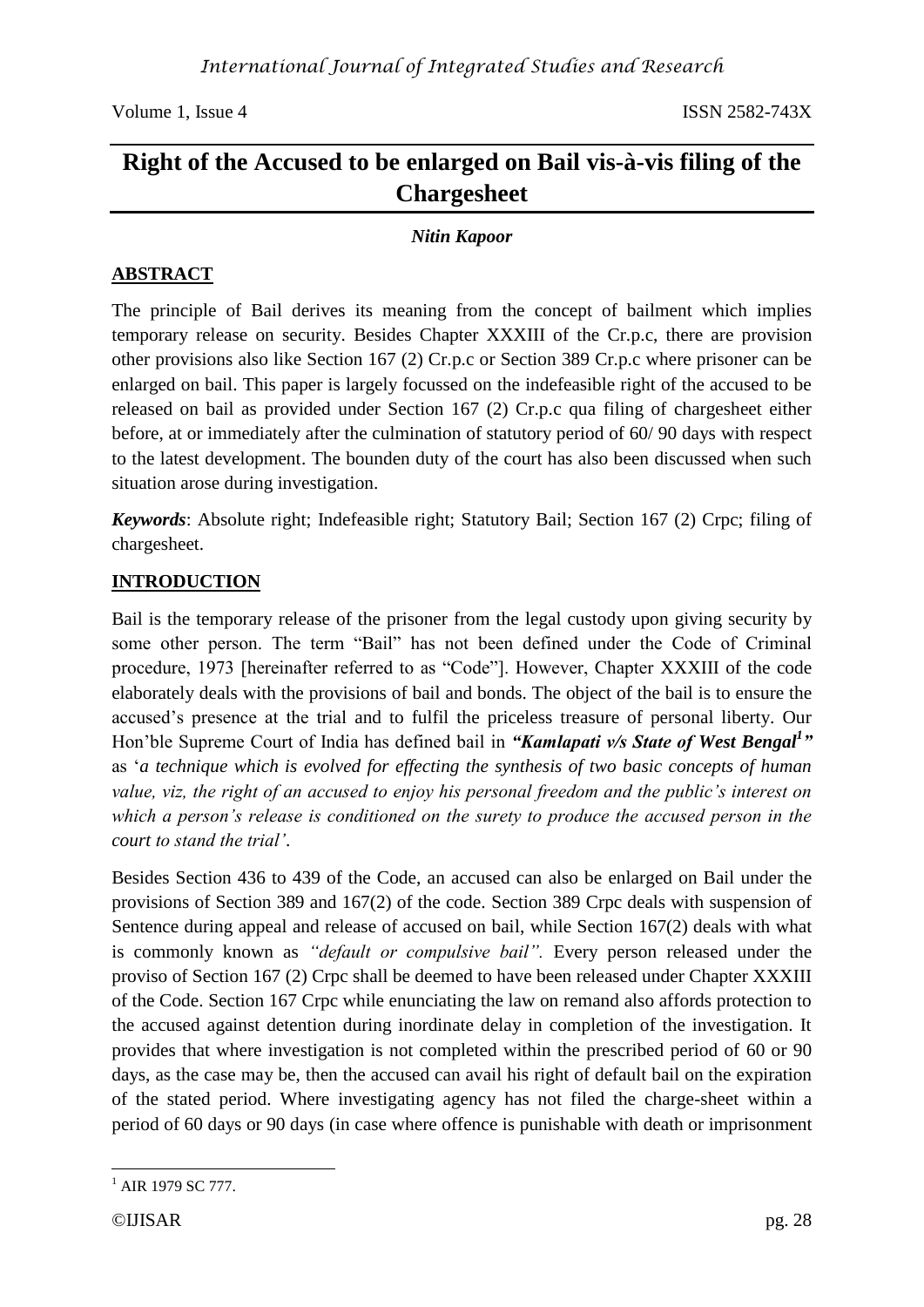for not less than 10 years), then accused becomes entitled to be released on bail. Thus, where no charge sheet is filed within the stipulated period, then accused can no longer be detained in the custody. Hence, on  $61<sup>st</sup>$  or  $91<sup>st</sup>$  day of remand, the right to seek bail accrues in favour of the accused.

As early as in the year 1975 in **Natwar Parida v/s State of Orissa<sup>2</sup>** , the Supreme Court considered the situation where accused earns the right of being released on bail on the investigation not being completed by the police within 60 days even in serious and ghastly types of crimes. Court stated such a law as *"paradise for the criminals".* This was the observation by the court before the amendment of 1978 and this amendment has raised the period of 60 days to 90 days. The purpose and object of release of accused person under Section 167 (2) Crpc was to instil a sense of urgency in the investigating agency to complete the investigation promptly and within the statutory time-frame<sup>3</sup>.

The right to bail under Section 167(2) proviso (a) thereto is an absolute right. It is a legislative command and not court's discretion. If the investigating agency fails to file chargesheet before the expiry of 90/60 days, as the case may be, the accused in custody should be released on bail. But at that stage, merits of the case are not to be examined. Not at all. In fact, the Magistrate has no power to remand a person beyond the stipulated period of 90/60 days. He must pass an order of bail and communicate the same to the accused to furnish the requisite bail bonds<sup>4</sup>. There is yet another obligation also which is cast on the court and that is to inform the accused of his right of being released on bail and enable him to make an application in that behalf<sup>5</sup>.

It is pertinent to note that the filing of charge sheet after the  $90<sup>th</sup>$  day of the custody of an accused, his accrued right under proviso of Section 167 (2) Crpc, is not lost. An order for release on bail made under the proviso to Section 167(2) is not defeated by lapse of time, the filing of charge sheet or by remand to custody under Section 309  $(2)^6$ . The period of 90 days or 60 days has to be computed from the date of detention as per orders of the magistrate and not from the date of arrest by the police.<sup>7</sup> Consequently, the first period of 15 days mentioned in Section 167(2) has to be computed from the date of such detention and after the expiry of first 15 days custody can only be judicial custody.

### **Whether right of accused to be released on bail on default if the charge sheet is not filed within 90 days from the date of first remand is an absolute or indefeasible right?**

**<sup>.</sup>** AIR 1975 SC 1465.

<sup>3</sup> Aslam babalal desai v/s State of Maharashtra, AIR 1993 SC 1.

<sup>4</sup> Rajnikant Jivanlal Patel v. Intelligence Officer, Narcotic Control Bureau, New Delhi [(1989) 3 SCC 532]; Also in Aslam Babalal Desai v. State of Maharashtra (1992) 4 SCC 272.

<sup>5</sup> Hussainara Khatoon v. Home Secy., State of Bihar, (1980) 1 SCC 98.

<sup>6</sup> Raghubir Singh v/s State of Bihar, AIR 1987 SC 149.

<sup>7</sup> Central Bureau of Investigation, Special Investigation Cell-I, New Delhi v. Anupam J. Kulkarni (1992) 3 SCC 141.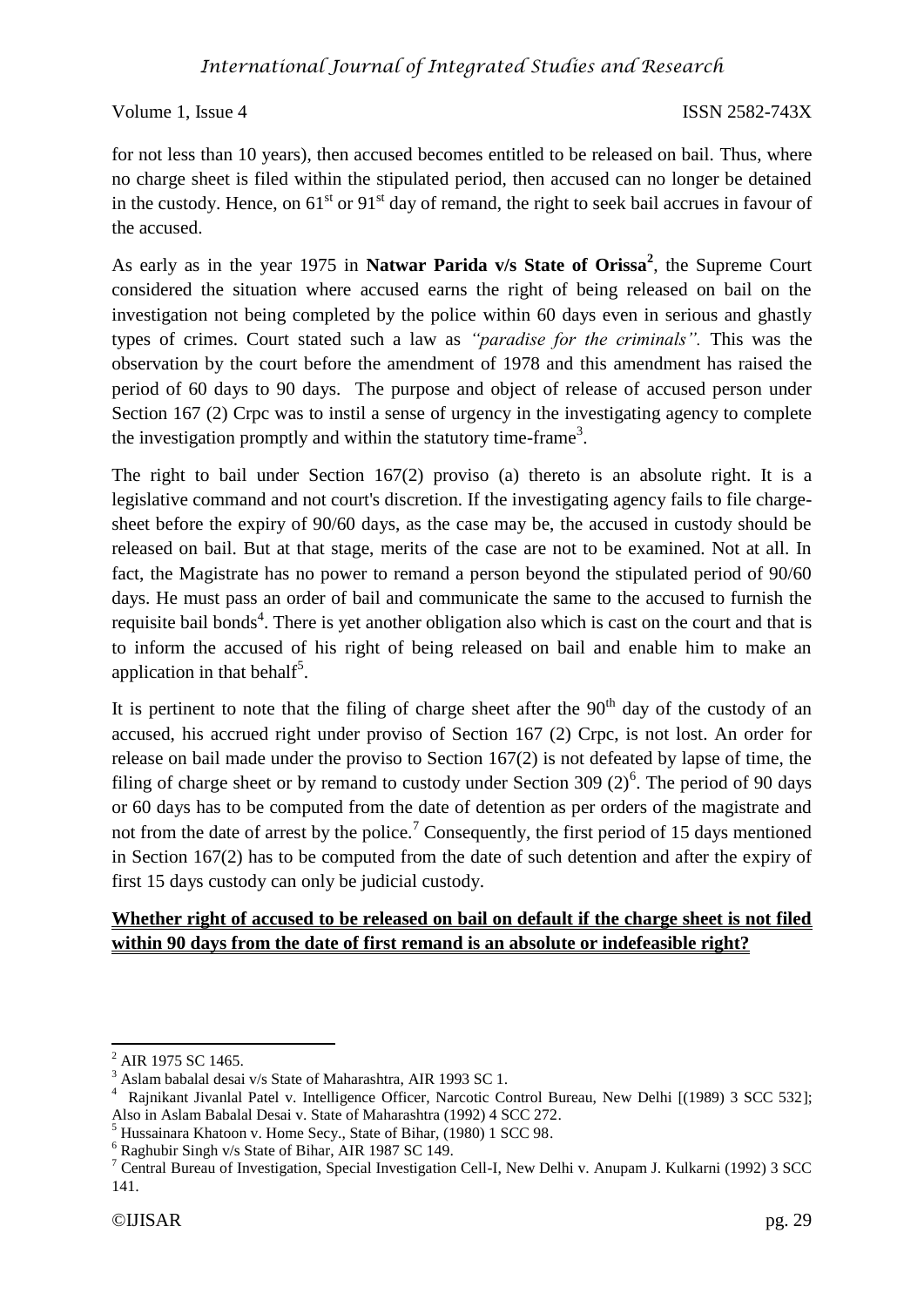On the lapse of the period and non-filing of the charge-sheet the right of default bail becomes operative, however, to exercise the same an application before the magistrate is a must<sup>8</sup>. Even an oral application for grant of default bail would suffice, and so long as such application is made before the charge sheet is filed by the police, default bail must be granted<sup>9</sup>. Default bail is available only during the pendency of the investigation. It is also important that the application for default bail should be filed before the filing of charge-sheet. If the accused fails to do so and charge-sheet is filed meanwhile then the right of the accused gets extinguishes. This proposition was clarified by the Hon'ble Supreme Court in the landmark judgement of "**Sanjay Dutt vs. State<sup>10</sup>**" in the following words:

*"The indefeasible right accruing to the accused in such a situation is enforceable only prior to the filling of the challan and it does not survive or remain enforceable on the challan being filed, if already not availed of. Once the challan has been filed, the question of grant of bail has to be considered and decided only with reference to the merits of the case under the provisions relating to grant of bail to an accused after filing of the challan. The custody of the accused after the challan is filed is not governed by Section 167 but different provisions of the Code of Criminal Procedure. If that right had accrued to the accused but it remained unenforced till the filing of the challan, then there is no question of its enforcement thereafter since it is extinguished the moment challan is filed because section 167 ceases to apply."*

Thus, where the stipulated period expires, then accused is required to move the application as soon as possible, if in case charge sheet is filed before the filing of his application, then his right to be released on default bail gets extinguished. Post filing of charge-sheet the remand of accused is taken under Section 309 of the Code, therefore, the benefit under Section 167(2) Crpc cannot be re-visited.

### *IF NOT ALREADY AVAILED OF*

The term *"If not already availed of"* as used by the Hon'ble Supreme court in Sanjay Dutt's Case was discussed later in the case of "*Uday Mohanlal Acharya v/s State of Maharashtra*<sup>11</sup>"

*"If an application for bail is filed before the charge sheet is filed, the accused could be said to have availed of his right under Section 167 (2) even though the court has not considered the said application and granted him bail under Section 167 (2) Crpc and it would be more in consonance with the legislative mandate to hold that an accused must be held to have availed of his indefeasible right, the moment he files an* 

**.** 

<sup>8</sup> Hitendra Vishnu Thakur vs. State of Maharashtra, AIR 1994 SC 2623.

<sup>9</sup> Rakesh Kumar Paul v. State of Assam, (2017) 15 SCC 67.

<sup>&</sup>lt;sup>10</sup> AIR 1994 SCC 410.

 $11$  AIR 2001 SCC 5.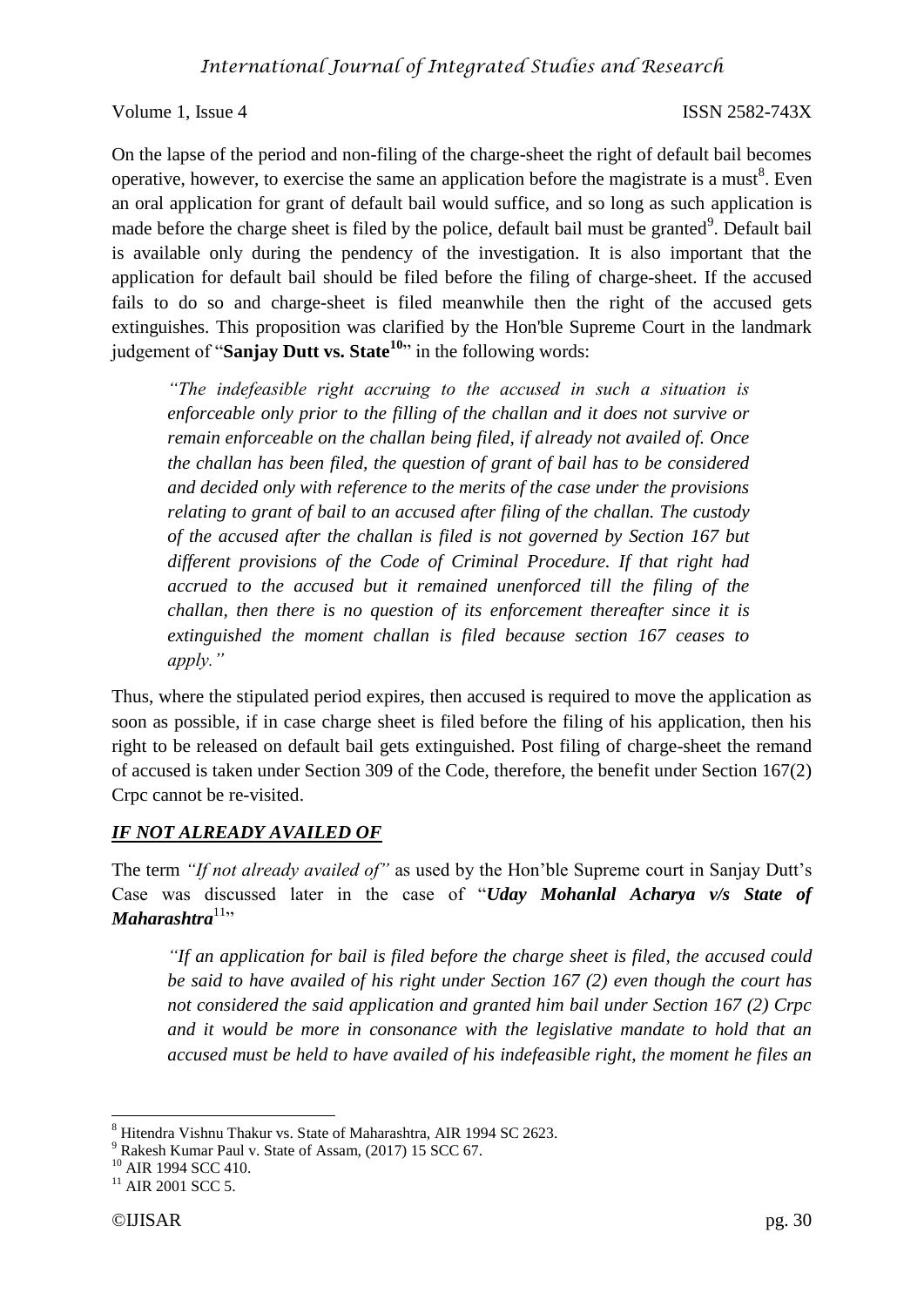## *International Journal of Integrated Studies and Research*

Volume 1, Issue 4 ISSN 2582-743X

*application for being released on bail and offers to abide by the terms and conditions of bail."*

### **FILING OF CHARGESHEET**

Very recently Hon'ble Supreme Court in *"Bikramjit Singh v/s State of Punjab, 2020"*, after discussing various decisions rendered by the courts has explicitly stated that:

*"The decisions would show that so long as an application for grant of default bail is made on expiry of the period of 90 days (which application need not even be in writing) before a charge sheet is filed, the right to default bail becomes complete. It is of no moment that the Criminal Court in question either does not dispose of such application before the charge sheet is filed or disposes of such application wrongly before such charge sheet is filed."*

The Hon'ble Supreme Court<sup>12</sup> further stated while holding the right of default bail as a fundamental right that "We must not forget that we are dealing with the personal liberty of an accused under a statute which imposes drastic punishments. The right to default bail, as has been correctly held by the judgments of this Court, are not mere statutory rights under the first proviso to Section 167(2) of the Code, but is part of the procedure established by law under Article 21 of the Constitution of India, which is, therefore, a fundamental right granted to an accused person to be released on bail once the conditions of the first proviso to Section 167(2) are fulfilled."

The right to default bail, as has been correctly held by the judgment, are not mere statutory rights under the first proviso to Section 167(2) of the Code, but is part of the procedure established by law under Article 21 of the Constitution of India, which is, therefore, a fundamental right granted to an accused person to be released on bail once the conditions of the first proviso to Section 167(2) are fulfilled. Default bail under first proviso of Section 167(2) of the Code of Criminal Procedure is a fundamental right and not merely a statutory right, the state cannot use supplementary charge sheet to extend the deadline as provide by Section 167 Crpc, the Supreme Court ruled in the case of *Fakhrey Alam v. State of UP<sup>13</sup>*

The Hon'ble Supreme Court, in the matter of **M. Ravindran v. The Intelligence Officer, Directorate of Revenue Intelligence<sup>14</sup>** has recently pronounced that *the right to be released on default bail continues to remain enforceable if the accused has applied for such bail, notwithstanding pendency of the bail application; or subsequent filing of the charge sheet or a report seeking extension of time by the prosecution before the Court; or filing of the charge sheet during the interregnum when challenge to the rejection of the bail application is pending before a higher Court.*

<sup>1</sup>  $12$  Bikramjit Singh vs The State Of Punjab, 2020 (SC).

 $13$  2021

<sup>&</sup>lt;sup>14</sup> October 26, 2020.